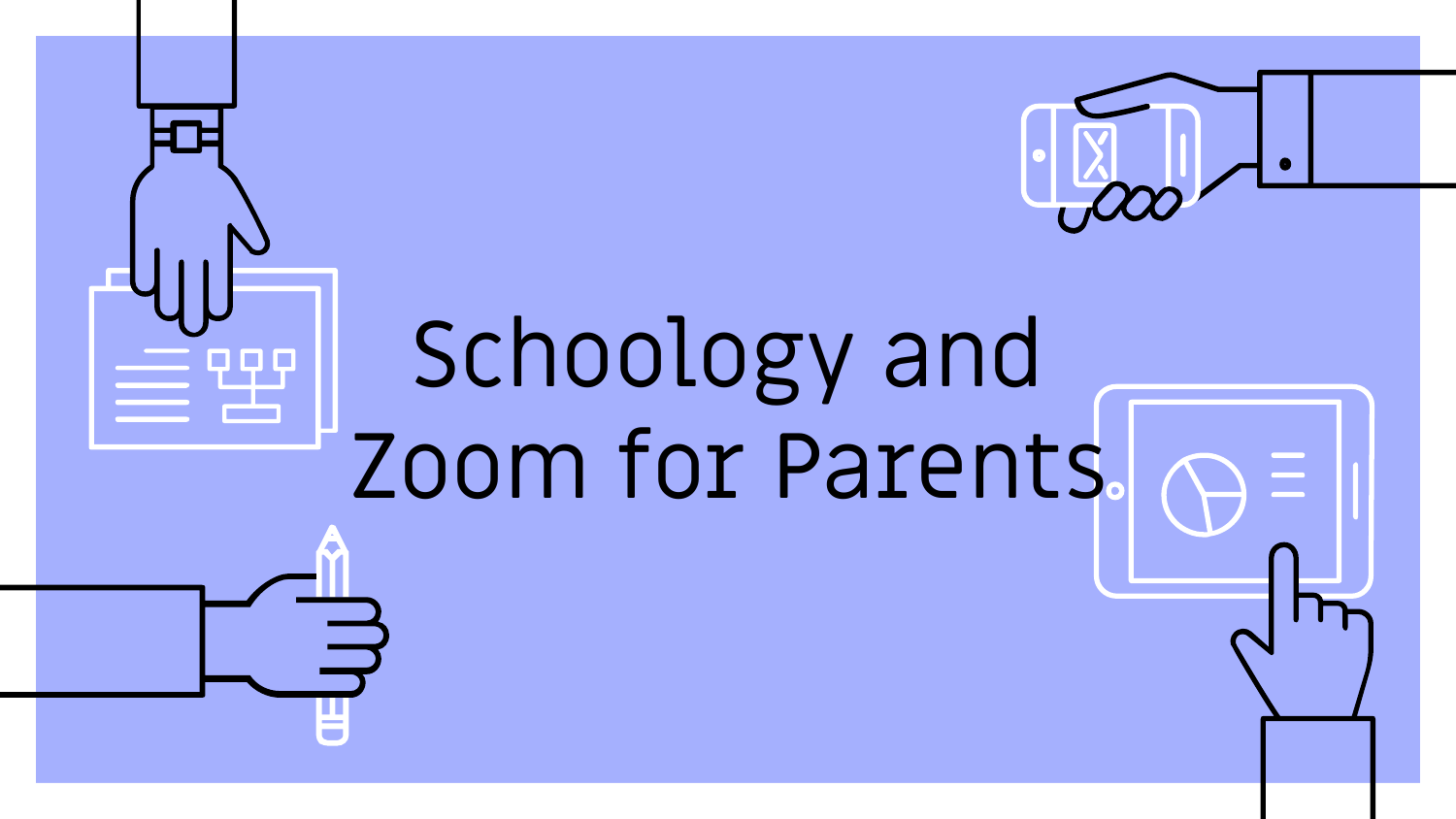### What are Schoology and Zoom?

#### Schoology

Schoology is the learning management system (LMS) that FCPS is using in all schools starting this school year. It replaced Blackboard 24/7 and Google Classroom.

#### Zoom

Zoom is the videoconferencing platform that FCPS is using in all schools starting this year. It replaced Blackboard Collaborate Ultra and Google Meet.

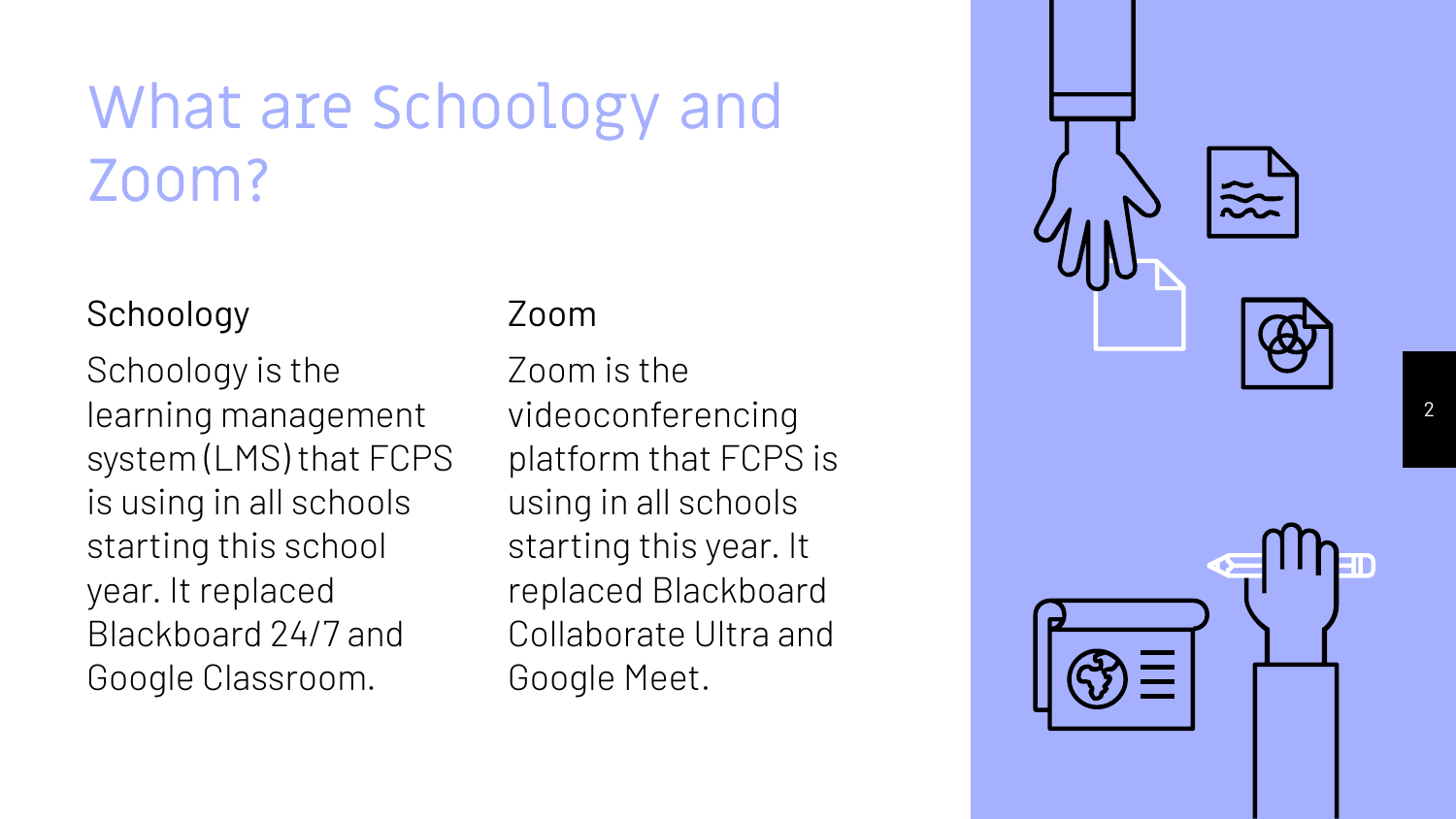Why all this NOW?

If students need to be quarantined, in isolation, or paused, this is the platform they will use to access learning.

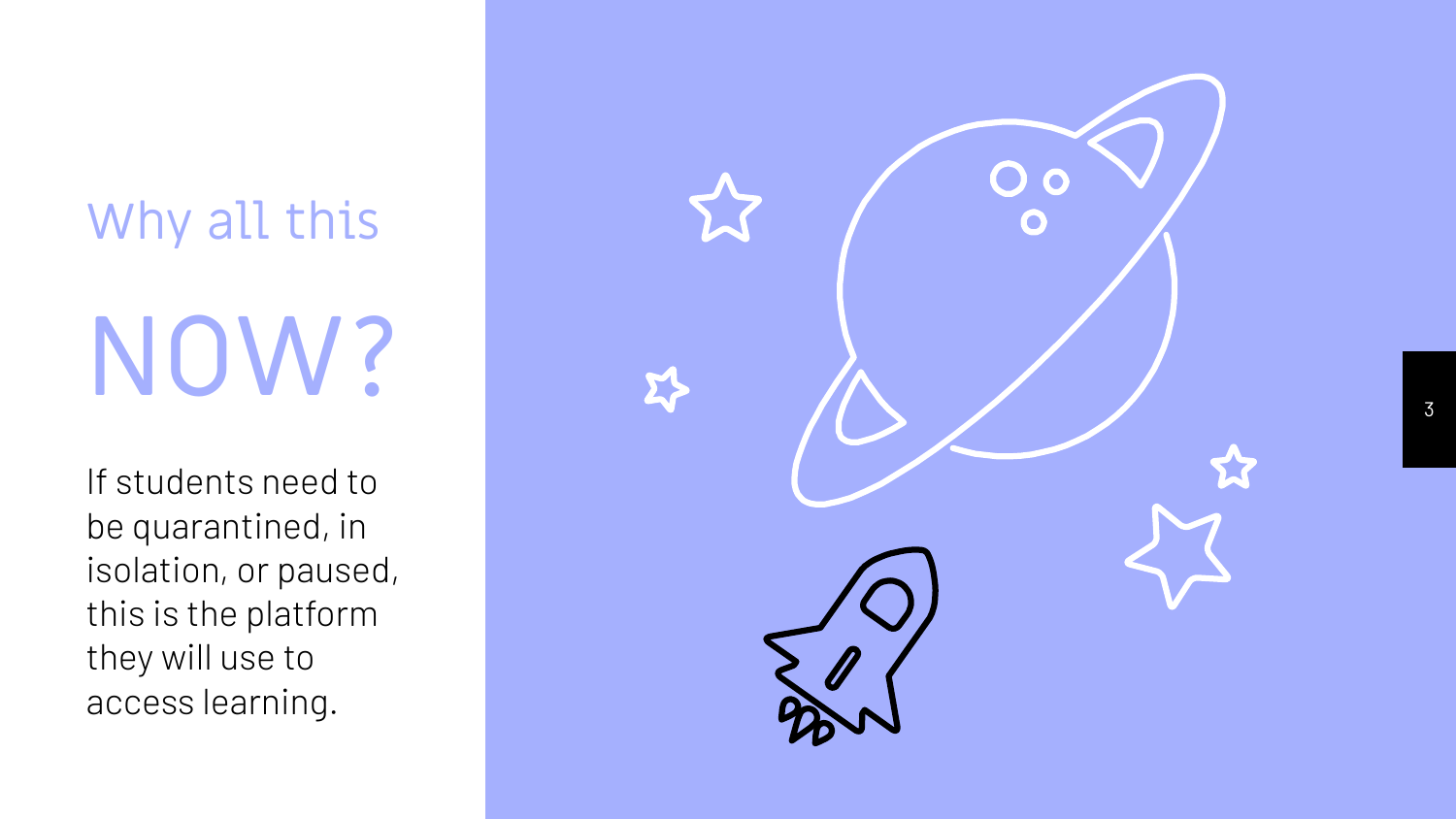### How to get an account?

#### 1. ParentVUE

Parents MUST have a ParentVUE account before they can access Schoology or Zoom. Parents should call Silvia Caballero in the main office (703-241-5100) to request a letter with an activation code be sent home. Then, parents can [follow](https://www.youtube.com/watch?v=hsE49qe7-18) [these steps](https://www.youtube.com/watch?v=hsE49qe7-18) to set up the account.

#### 2. Schoology

Visit [lms.fcps.edu](http://lms.fcps.edu/) (or click the Schoology button on [Westlawn's](https://westlawnes.fcps.edu/) [website's homepage\)](https://westlawnes.fcps.edu/). Then, use the same username and password that you setup for your ParentVUE account. [See these directions](https://youtu.be/uFpqziG248I?list=PLSz76NCRDYQEYrQhq_JtRIF5teeYV54We) [as a video](https://youtu.be/uFpqziG248I?list=PLSz76NCRDYQEYrQhq_JtRIF5teeYV54We).

#### 3. Zoom

Zoom sessions exist within Schoology courses. The top right corner has your name. Click on it to [navigate](https://youtu.be/s9wR4JAnRRw) [between your profile](https://youtu.be/s9wR4JAnRRw) [and that of your](https://youtu.be/s9wR4JAnRRw) [children](https://youtu.be/s9wR4JAnRRw) in order to move to the correct Zoom location.

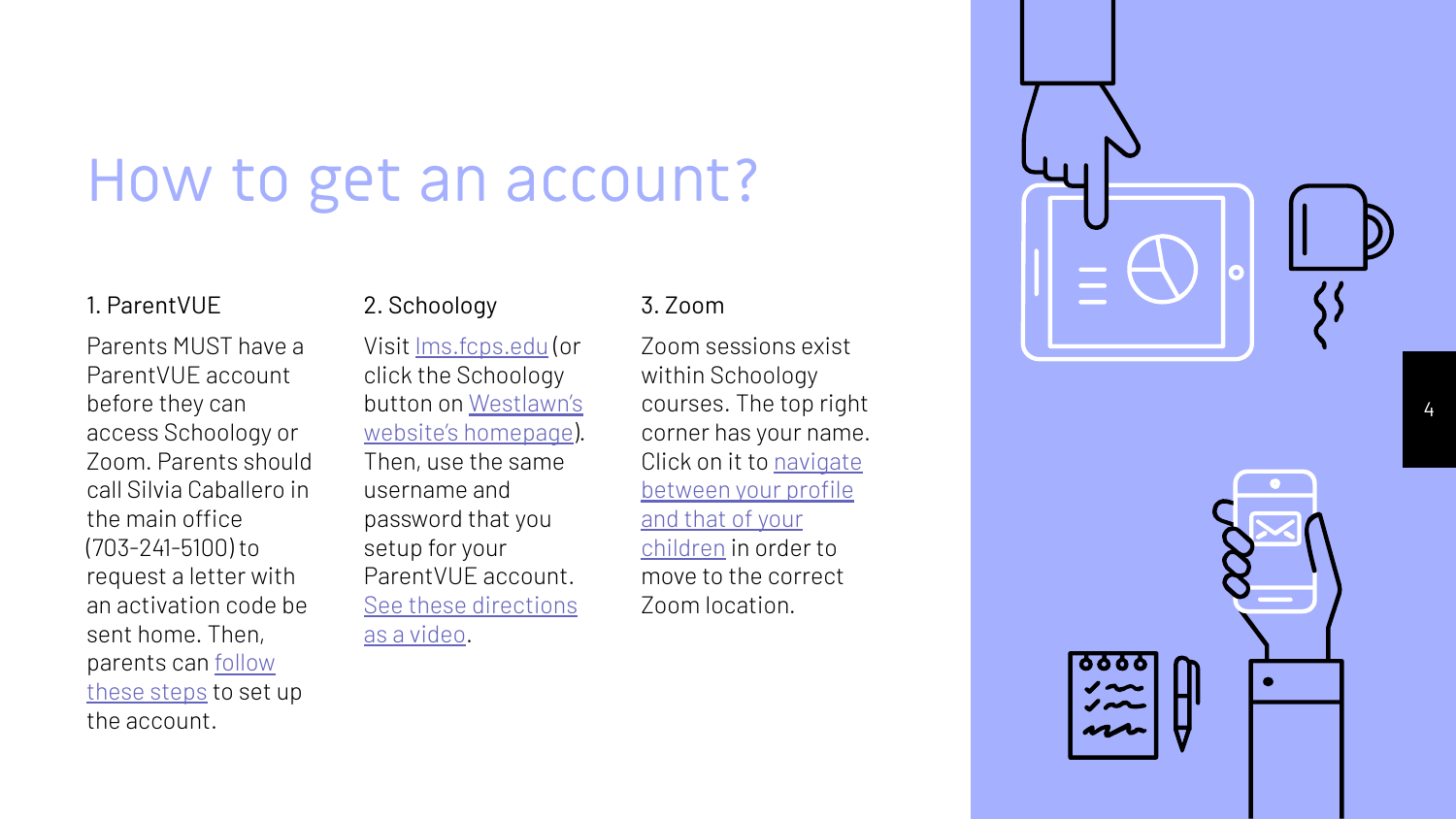

### Schoology: Parent vs. Child

HT.

5

Ima Parent

**Ima Parent** 

 $\checkmark$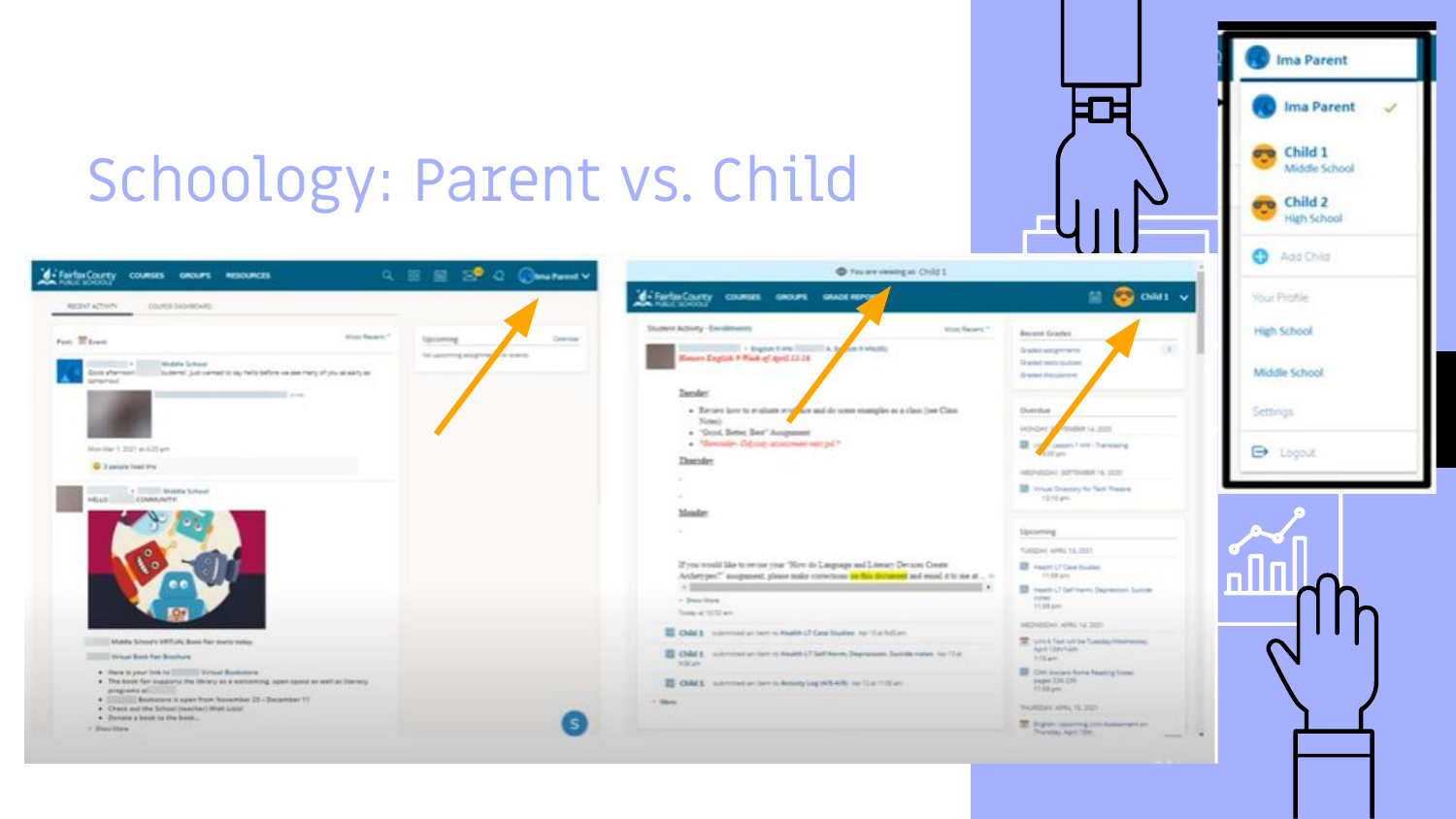## What can you see in a student's account?

- $\triangleright$  Student activity
- ▹ Recent submissions
- ▹ Grades
- ▹ Upcoming or overdue assignments

|   | U |
|---|---|
| 冎 |   |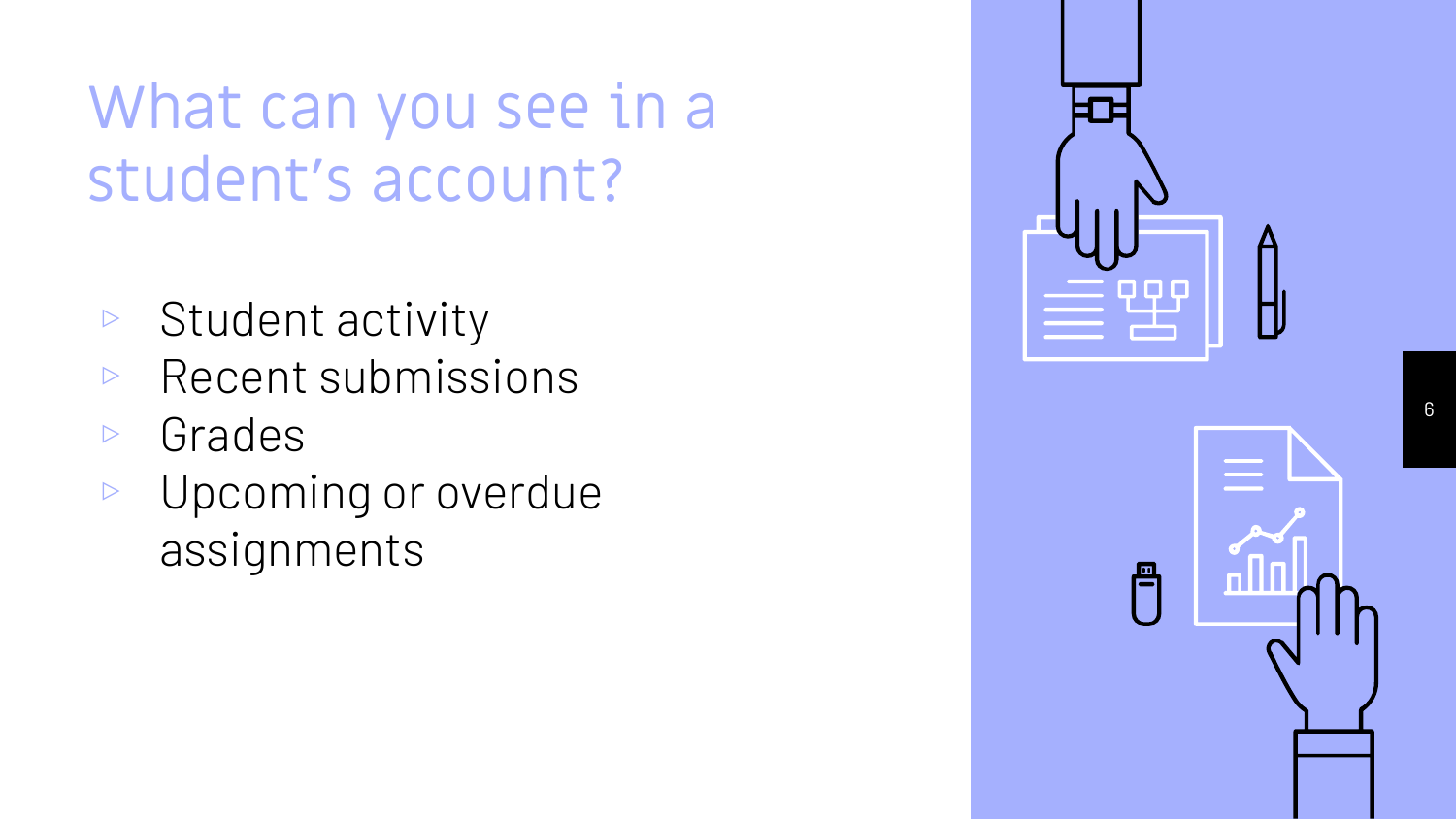# What can you do in Schoology?

- ▹ View a child's account
- ▹ View updates from Westlawn and any courses/groups in which you participate
- ▹ Access All Parents: Westlawn Elementary School

| È | $\mathbf{\hat{H}}$ |
|---|--------------------|
| Ë |                    |

7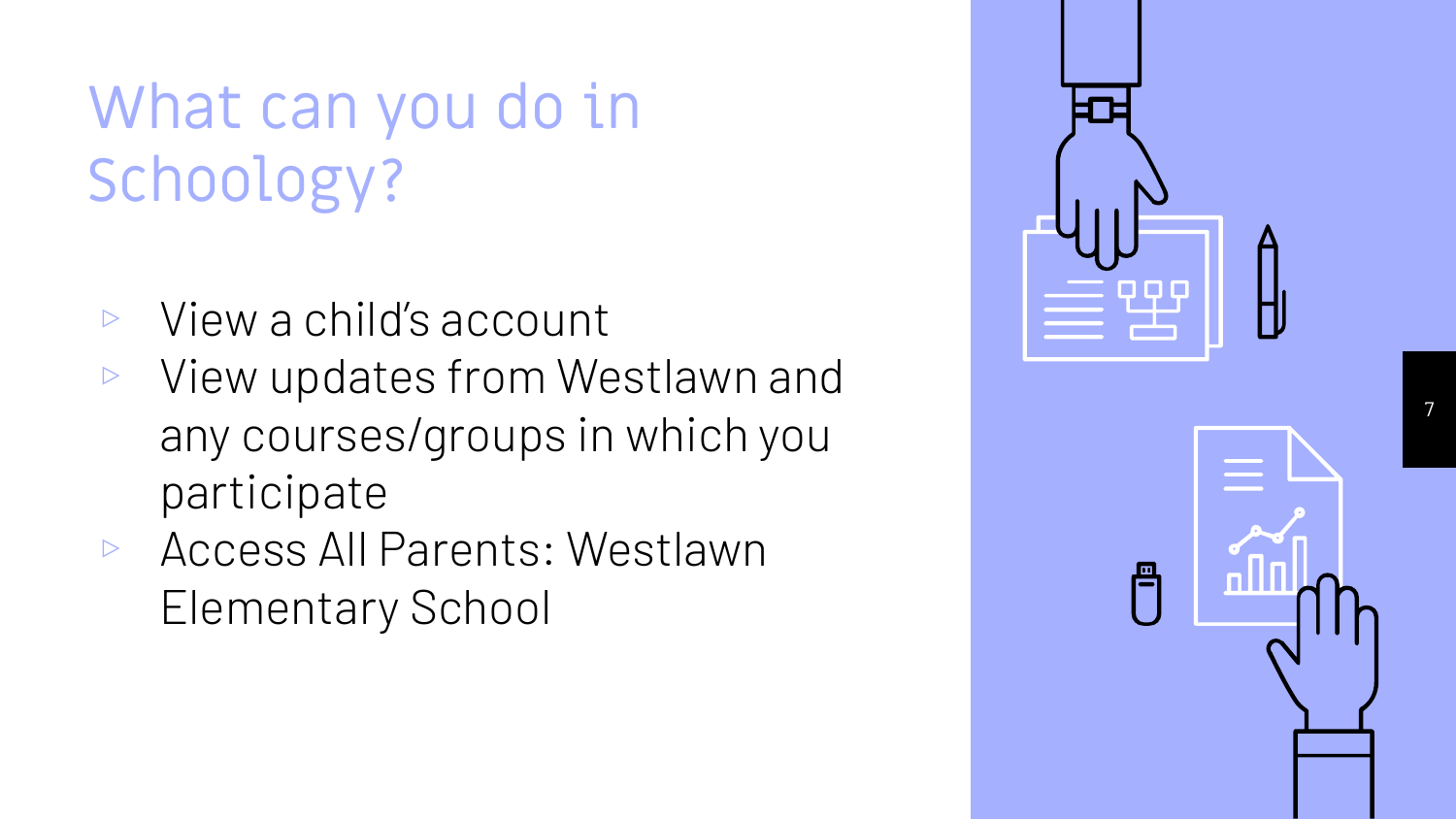## What can I find in my parent account?

- ▹ Courses
- ▹ Groups
- ▹ Resources

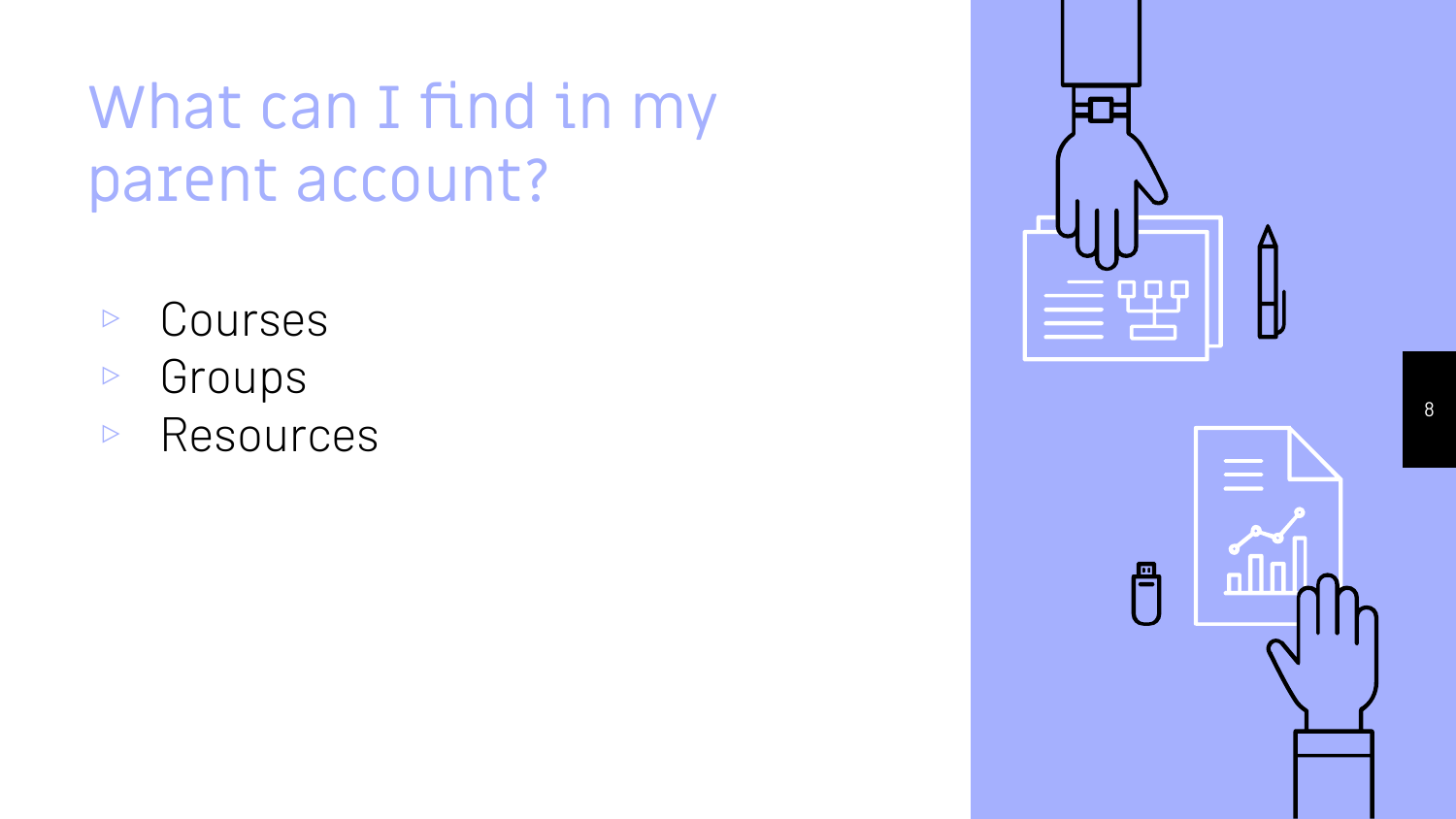# Zoom is located within Schoology

Each Schoology course has a button for Zoom on the left side of the screen at the bottom of the list. You do not need to login separately.

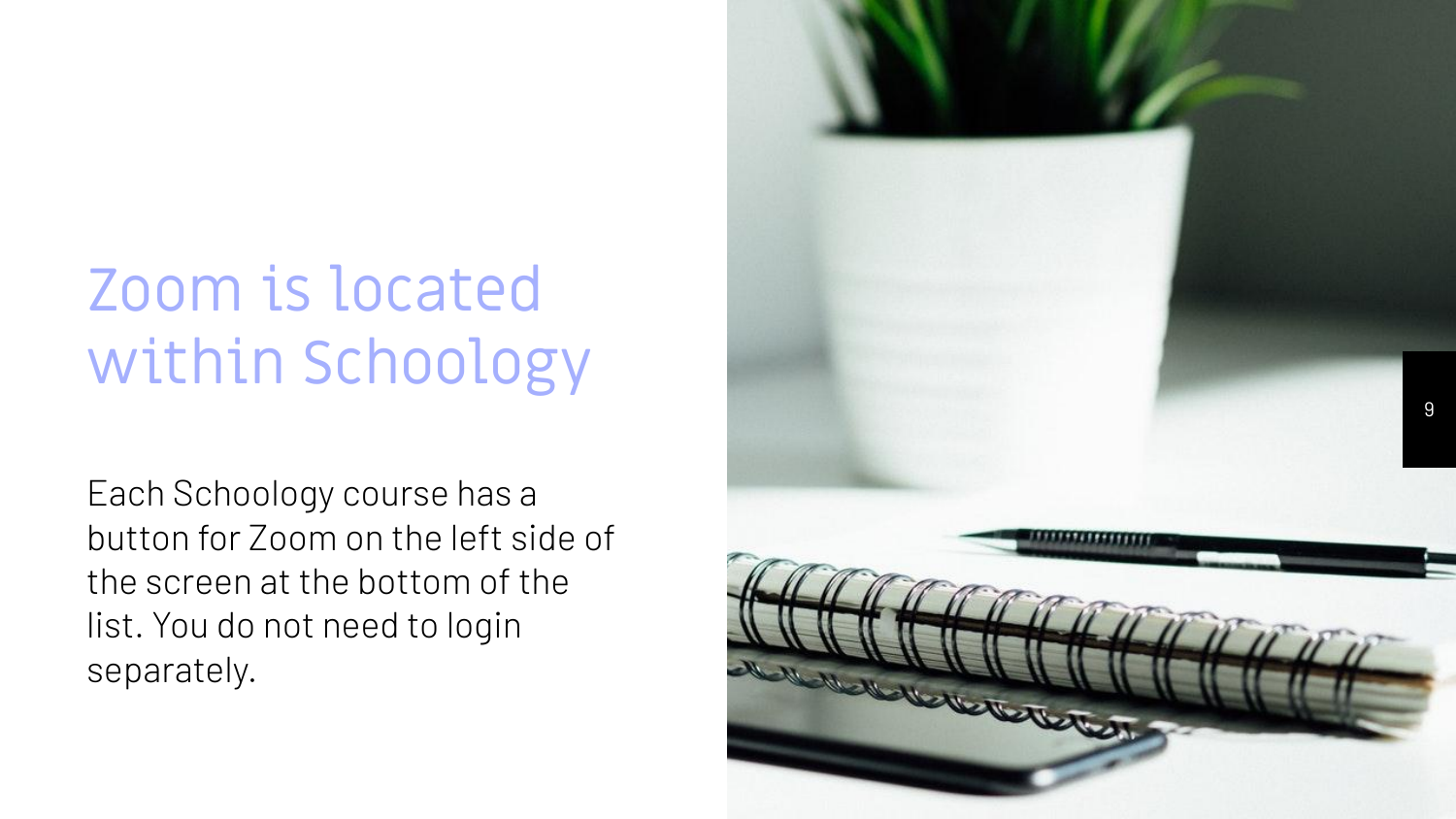### Where is Zoom?

| <b>COURSES</b><br>Fairfax Countv | <b>TOOLS</b><br><b>GROUPS</b><br><b>RESOURCES</b>                                                                                                                                                                                                                                                                                                 | Q  |
|----------------------------------|---------------------------------------------------------------------------------------------------------------------------------------------------------------------------------------------------------------------------------------------------------------------------------------------------------------------------------------------------|----|
|                                  | All Parents: Westlawn Elementary School<br>Westlawn Elementary School                                                                                                                                                                                                                                                                             |    |
| Course Options                   | Add Materials<br>Options v<br>All Materials                                                                                                                                                                                                                                                                                                       |    |
| Materials                        | <b>Parent Preview - FLE Instruction</b>                                                                                                                                                                                                                                                                                                           | 卷。 |
| Updates                          | Lessons posted are for the 2021-2022 school year. Opt out forms are provided to parents at the beginning of                                                                                                                                                                                                                                       |    |
| Gradebook                        | the school year in orientation packets and available online at http://www.fcps.edu/is/hpe/fle.shtml. Media ti-<br>tles that FCPS has permission to stream online are provided. All other media titles listed in lessons are avail-<br>able at your child's school. Media may be viewed at your child's school in the school library during school |    |
| Grade Setup                      | hours or at your school's parent preview night (please contact your school for more information).                                                                                                                                                                                                                                                 |    |
| Mastery                          | For students who are opted out of FLE instruction, opt out lessons are provided for K-10. These lessons are<br>based on the VDOE standards of learning for health education at each grade level.                                                                                                                                                  |    |
| Badges                           |                                                                                                                                                                                                                                                                                                                                                   |    |
| Attendance                       |                                                                                                                                                                                                                                                                                                                                                   |    |
| 息<br>Members                     |                                                                                                                                                                                                                                                                                                                                                   |    |
| Analytics                        |                                                                                                                                                                                                                                                                                                                                                   |    |
| Workload Planning<br>10          |                                                                                                                                                                                                                                                                                                                                                   |    |
| 2 <sub>zoom</sub>                |                                                                                                                                                                                                                                                                                                                                                   |    |

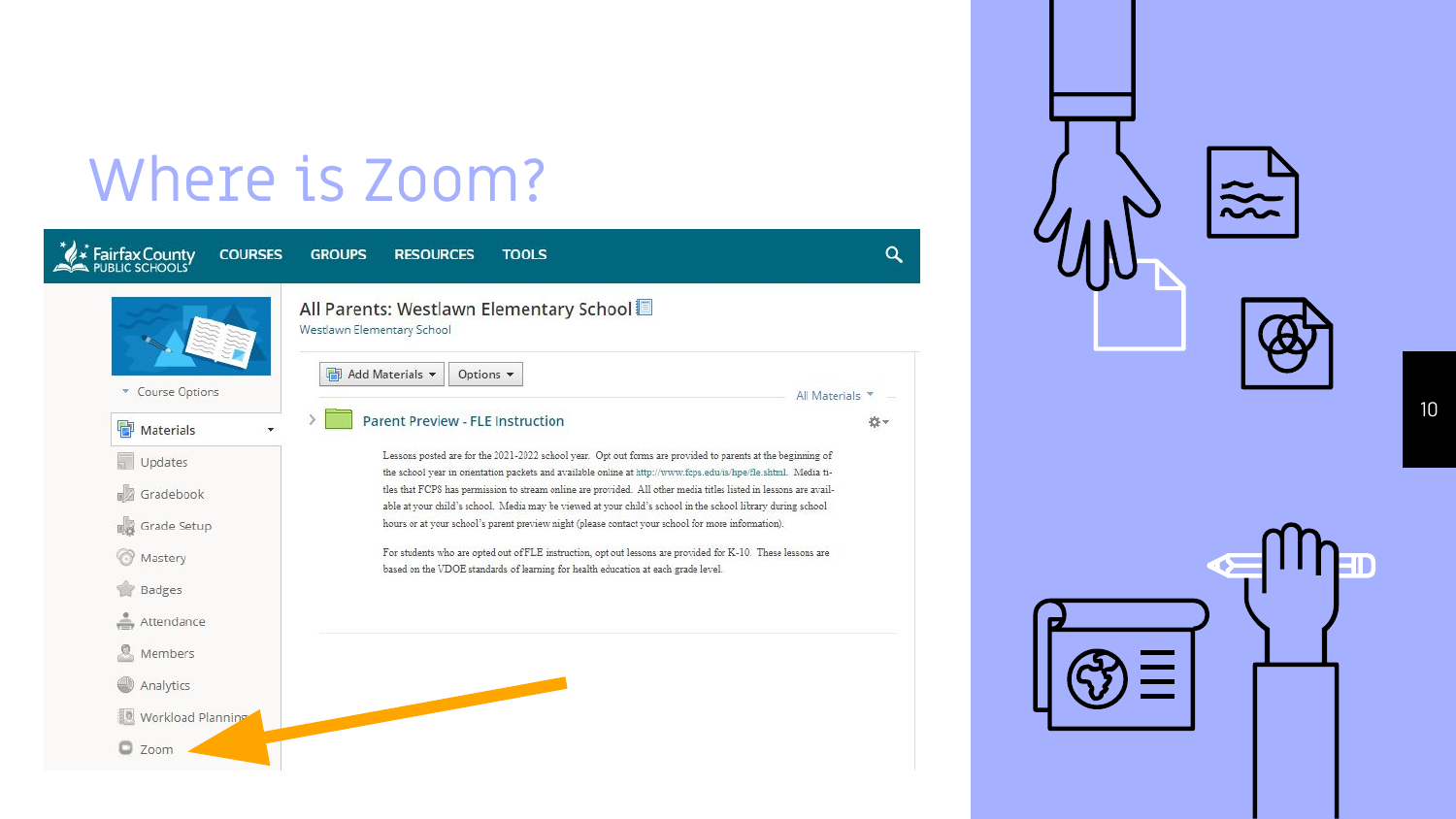#### Resources

- ▹ [Westlawn's Schoology page](https://westlawnes.fcps.edu/academics/schoology)
- ▹ [Request a ParentVUE account](https://youtu.be/hsE49qe7-18)
- ▹ [Login to Schoology](https://lms.fcps.edu/)
- ▹ [Schoology videos for parents](https://www.fcps.edu/schoology/support/videos)

| Æ  | $\pmb{\Downarrow}$ |
|----|--------------------|
| \$ |                    |

11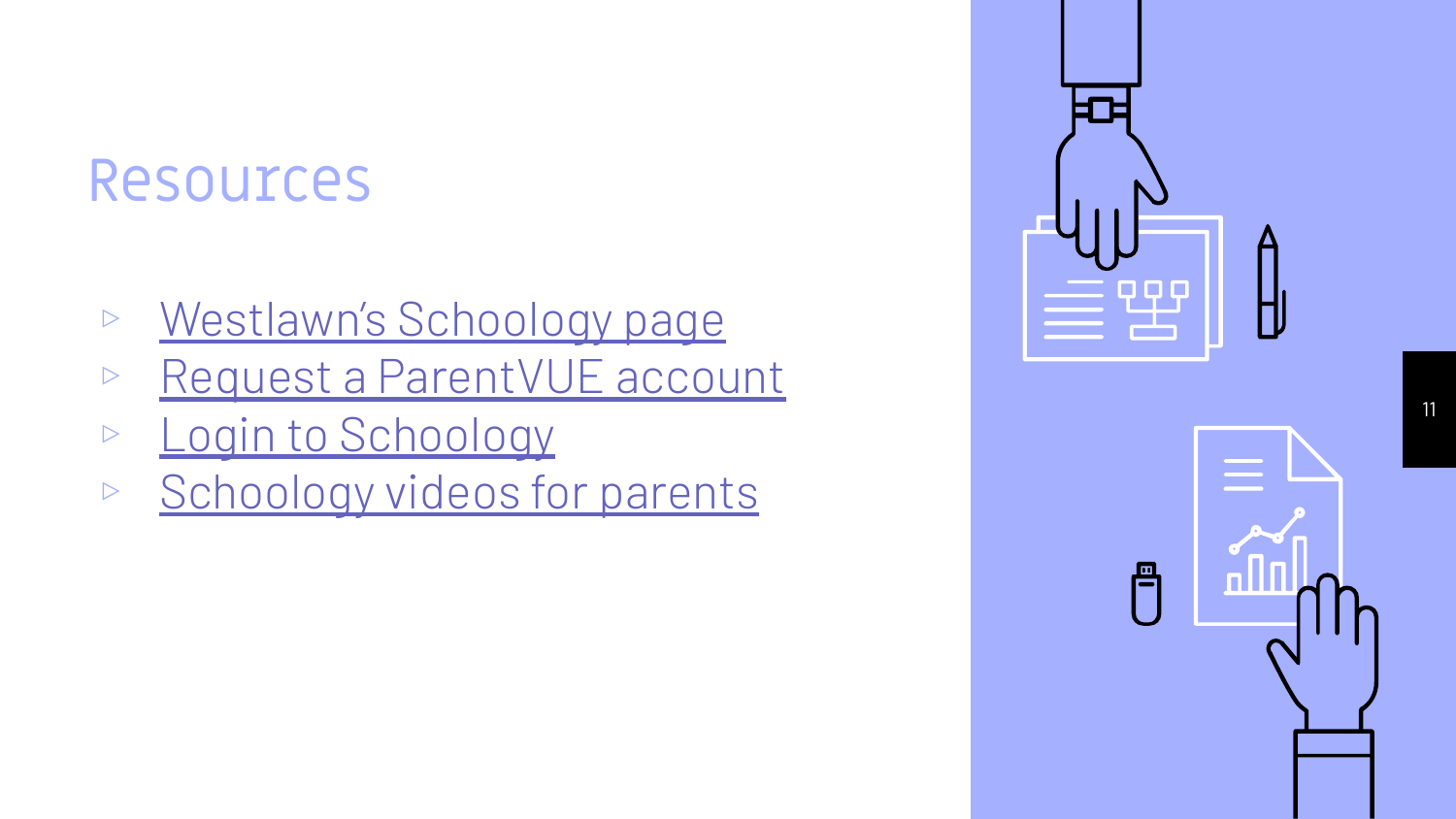# THANKS!

# Any questions?

You can find me at: akdushok@fcps.edu